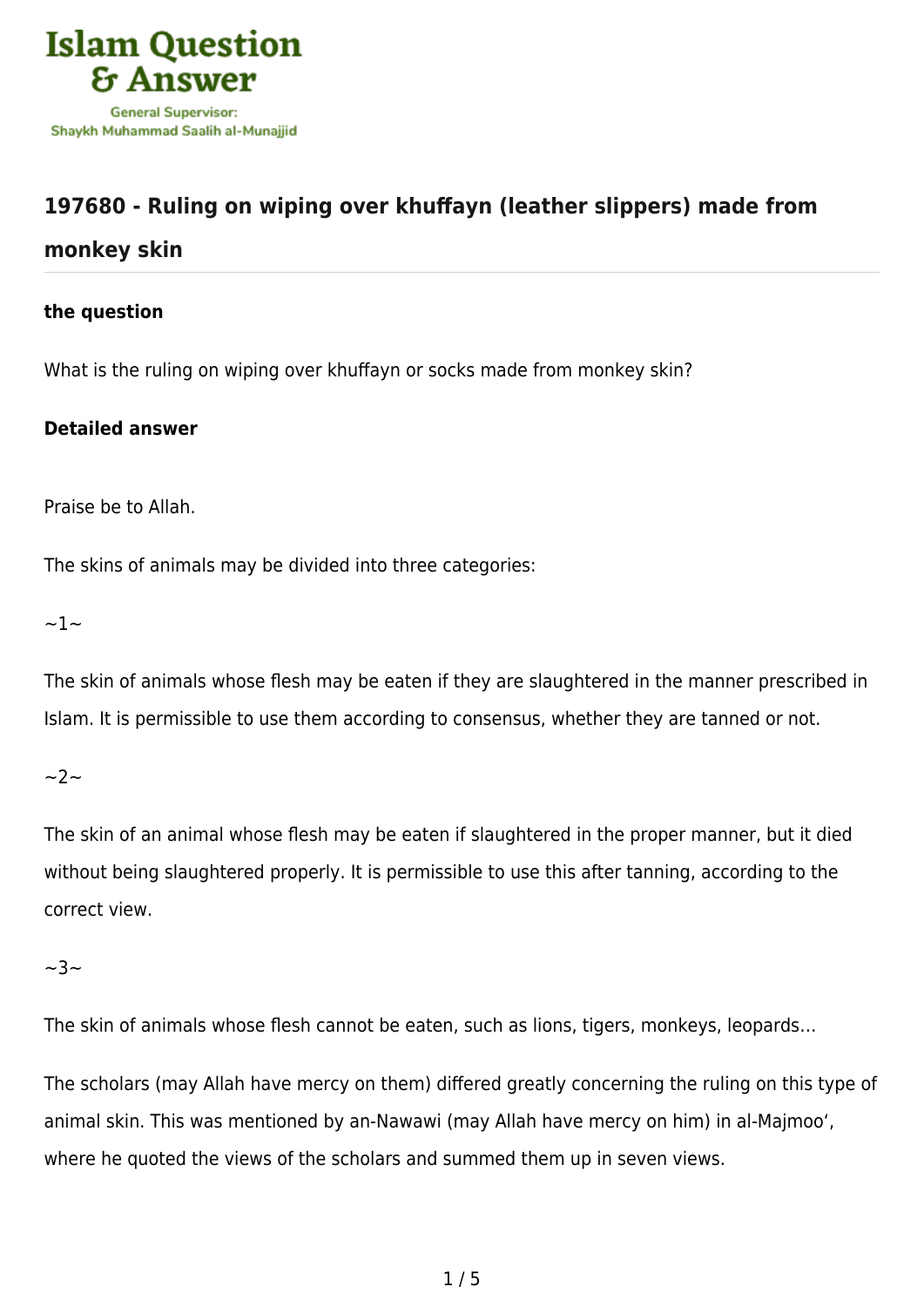

See: al-Majmoo' by an-Nawawi (1/171); al-Mughni (1/53).

What appears to be the case – and Allah knows best – is that the view of Imam Ahmad and a number of the early generations, that it is prohibited to use the skins of carnivorous animals and animals whose flesh cannot be eaten, is more likely to be the correct view. That is indicated by the following:

The hadeeth of Salamah ibn al-Muhabbiq (may Allah have mercy on him), according to which the Prophet of Allah (blessings and peace of Allah be upon him), during the campaign to Tabook, asked a woman for water. She said: I do not have anything but what is in a waterskin of mine that was made from (the skin of) a dead animal (one that was not slaughtered properly). He said: "Did you not tan it?" She said: Of course. He said: "Its tanning is its purification." Narrated by Ahmad (19214) and an-Nasaa'i (4170); classed as saheeh by al-Albaani in Ghaayat al-Maraam (26).

It was narrated that 'Aa'ishah said: The Messenger of Allah (blessings and peace of Allah be upon him) was asked about the skins of dead animals (those that died without being slaughtered properly) and he said: "Their tanning is their purification."

Narrated by an-Nasaa'i (4172); classed as saheeh by Shaykh al-Albaani.

It is well known that in the case of animals whose flesh cannot be eaten, slaughtering it (in the manner prescribed in Islam) does not make it purified (and permissible to eat).

Shaykh Ibn 'Uthaymeen (may Allah have mercy on him) was asked:

What is the guideline on using animal skins, whether they come from animals whose flesh may be eaten or those whose flesh may not be eaten, and whether they were tanned or not tanned?

He replied:

As for the skins of animals whose flesh becomes halaal by slaughter in the manner prescribed in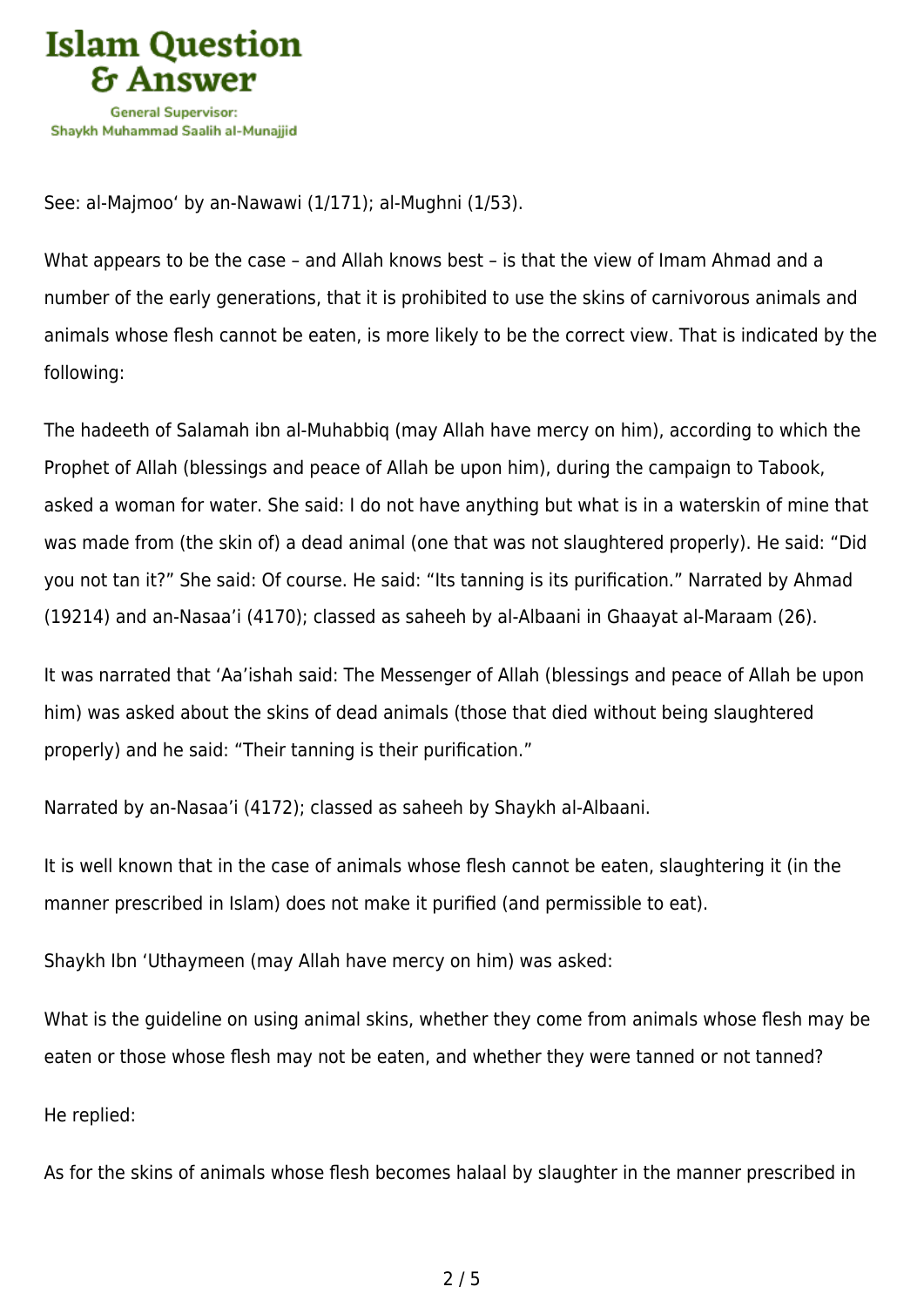

Shavkh Muhammad Saalih al-Munaiiid

Islam, they are taahir (pure), such as the skins of camels, cattle, sheep, deer (gazelles), rabbits and so on, and whether they are tanned or not. As for the skins of animals whose flesh cannot be eaten, such as the skins of dogs, wolves, lions, elephants and so on, they are najis (impure), regardless of whether they were slaughtered, died or were killed, because if even they are slaughtered in the prescribed manner they do not become permissible and they cannot be pure, hence they are impure; and regardless of whether they were tanned or not, according to the more correct scholarly opinion. According to the more correct scholarly opinion, impure skins cannot be purified by tanning if they come from animals that do not become permissible to eat by slaughter in the prescribed manner. In the case of skins from animals whose flesh may be eaten but they die before they can be slaughtered properly, if they are tanned then they become pure, but before tanning they are impure. So now animal skins may be divided into three categories:

#### $~1~$

Those which are pure whether they are tanned or not. These are the skins of animals that have been slaughtered in the prescribed manner, if they may be eaten.

### $\sim$ 2 $\sim$

The skins that do not become pure either after tanning or before tanning; they are impure. This refers to the skins of animals whose flesh cannot be eaten.

## $~1$ ~3

Skins that become pure after tanning but are not pure before that; they are impure. These are the skins of animals whose meat may be eaten (if slaughtered in the prescribed manner), if the animal died without being slaughtered in the proper manner.

End quote from Liqa' al-Baab al-Maftooh, no. 16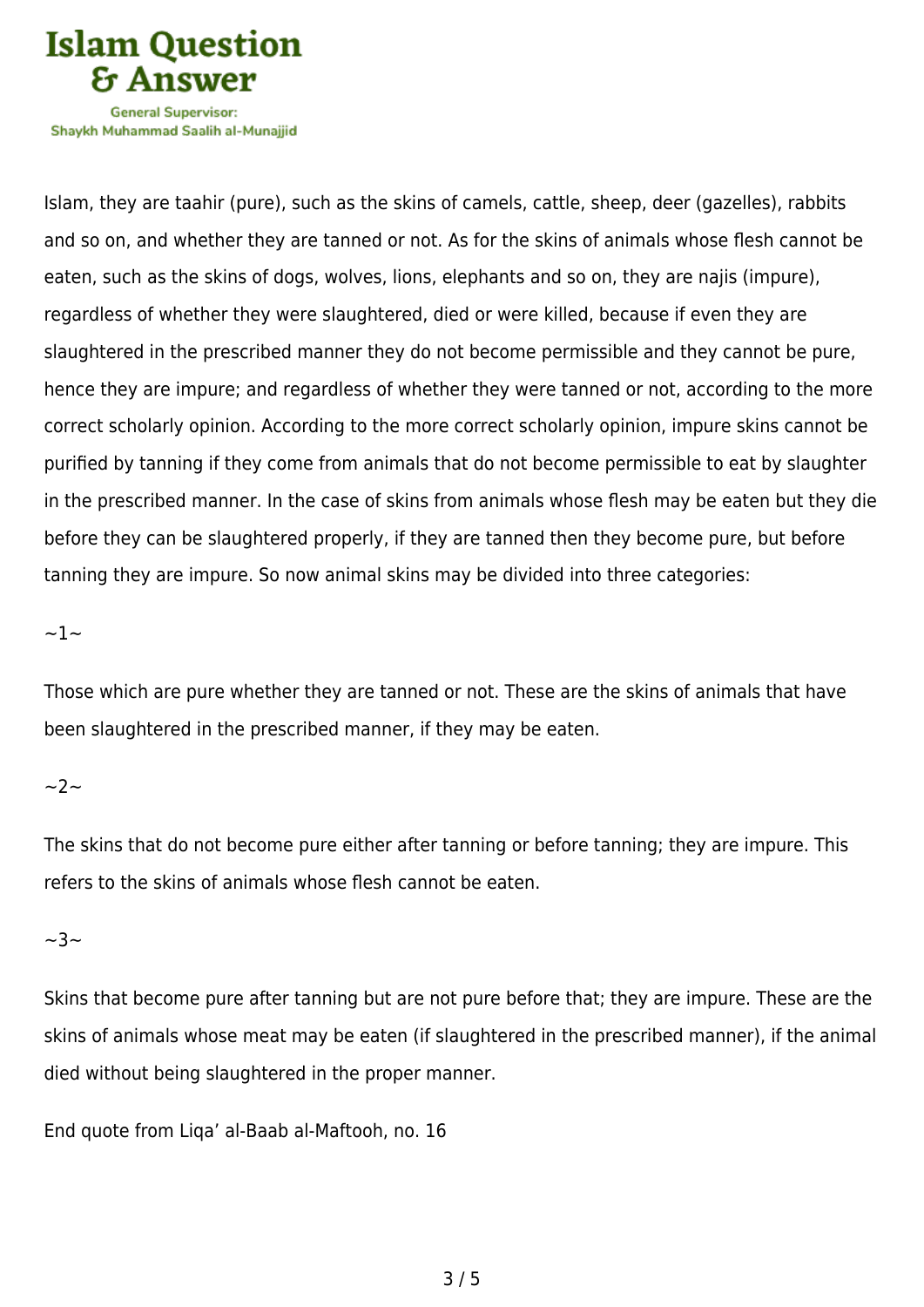

See also the answer to question no. [147632](https://islamqa.ws/en/answers/147632)

We may add that monkeys come under the heading of carnivorous animals and the Prophet (blessings and peace of Allah be upon him) forbade using the skins of such animals.

It was narrated from al-Miqdaam ibn Ma'deekarib that the Messenger of Allah (blessings and peace of Allah be upon him) forbade wearing and riding on the skins of carnivores.

Narrated by Abu Dawood (4131); classed as saheeh by Shaykh al-Albaani

It was narrated from Qataadah ibn Abi'l-Maleeh from his father that the Prophet (blessings and peace of Allah be upon him) forbade using the skins of carnivores as furnishings.

Narrated by at-Tirmidhi (1771); classed as saheeh by al-Albaani in Mishkaat al-Masaabeeh, no. 506

See also the answer to question no. [105419](https://islamqa.ws/en/answers/105419)

Secondly:

Once it is established that the skins of animals whose flesh may not be eaten and the skins of carnivorous animals are impure after death, it is not permissible to wear them whilst praying, or to wipe over them for the purpose of purification (wudoo') even after tanning, because one of the conditions of prayer being sound is that the garments worn should pure, and one of the conditions for wiping over the khuffayn is that they should be pure.

It says in Kashshaaf al-Qinaa' (1/116): It is also stipulated that be pure in and of itself, because that which is impure in and of itself is not allowed. Hence it is not valid to wipe over something impure, even in the case of necessity, because of what is mentioned above concerning silk… end quote.